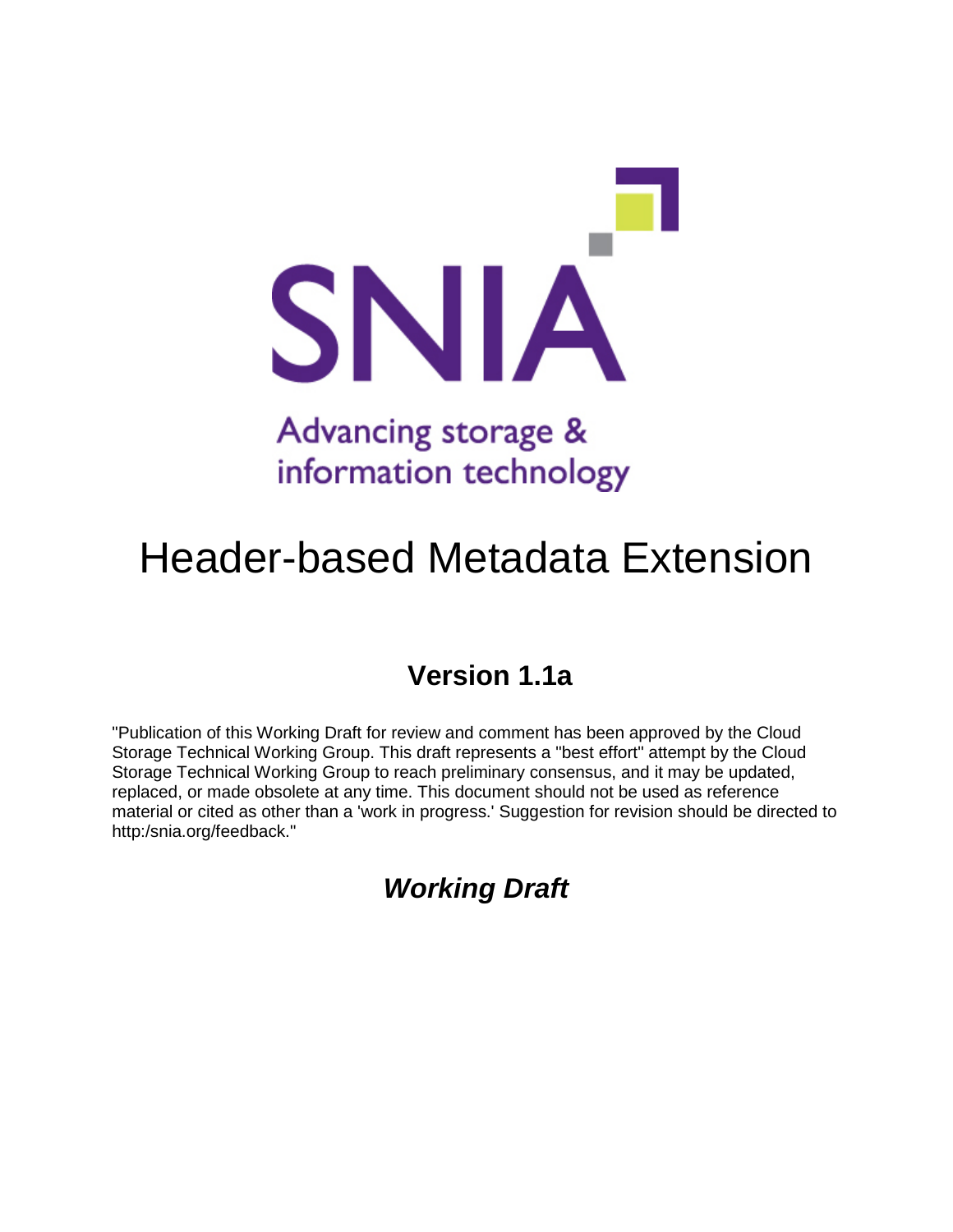| Date       | <b>Version</b>   | By  | <b>Comments</b>                                           |
|------------|------------------|-----|-----------------------------------------------------------|
| 2012-11-12 | 1.0a             | TWG | Document created at the Portland Face to Face<br>meeting. |
| 2012-11-14 | 1.0 <sub>b</sub> | TWG | Edits at San Diego Face-to-Face meeting.                  |
| 2013-03-20 | 1.0c             | TWG | Edits at Austin Face-to-Face meeting.                     |
| 2013-11-12 | 1.0 <sub>d</sub> | TWG | Edits at Memphis Face-to-Face meeting.                    |
| 2014-01-29 | 1.0e             | TWG | Edits at San Jose SNIA Symposium                          |
| 2014-05-15 | 1.1a             | TWG | Edits at San Diego Face-to-Face meeting                   |

### **Revision History**

The SNIA hereby grants permission for individuals to use this document for personal use only, and for corporations and other business entities to use this document for internal use only (including internal copying, distribution, and display) provided that:

- Any text, diagram, chart, table, or definition reproduced shall be reproduced in its entirety with no alteration, and,
- Any document, printed or electronic, in which material from this document (or any portion hereof) is reproduced shall acknowledge the SNIA copyright on that material, and shall credit the SNIA for granting permission for its reuse.

Other than as explicitly provided above, you may not make any commercial use of this document, sell any excerpt or this entire document, or distribute this document to third parties. All rights not explicitly granted are expressly reserved to SNIA.

Permission to use this document for purposes other than those enumerated above may be requested by e-mailing tcmd@snia.org. Please include the identity of the requesting individual and/or company and a brief description of the purpose, nature, and scope of the requested use.

Copyright © 2014 Storage Networking Industry Association.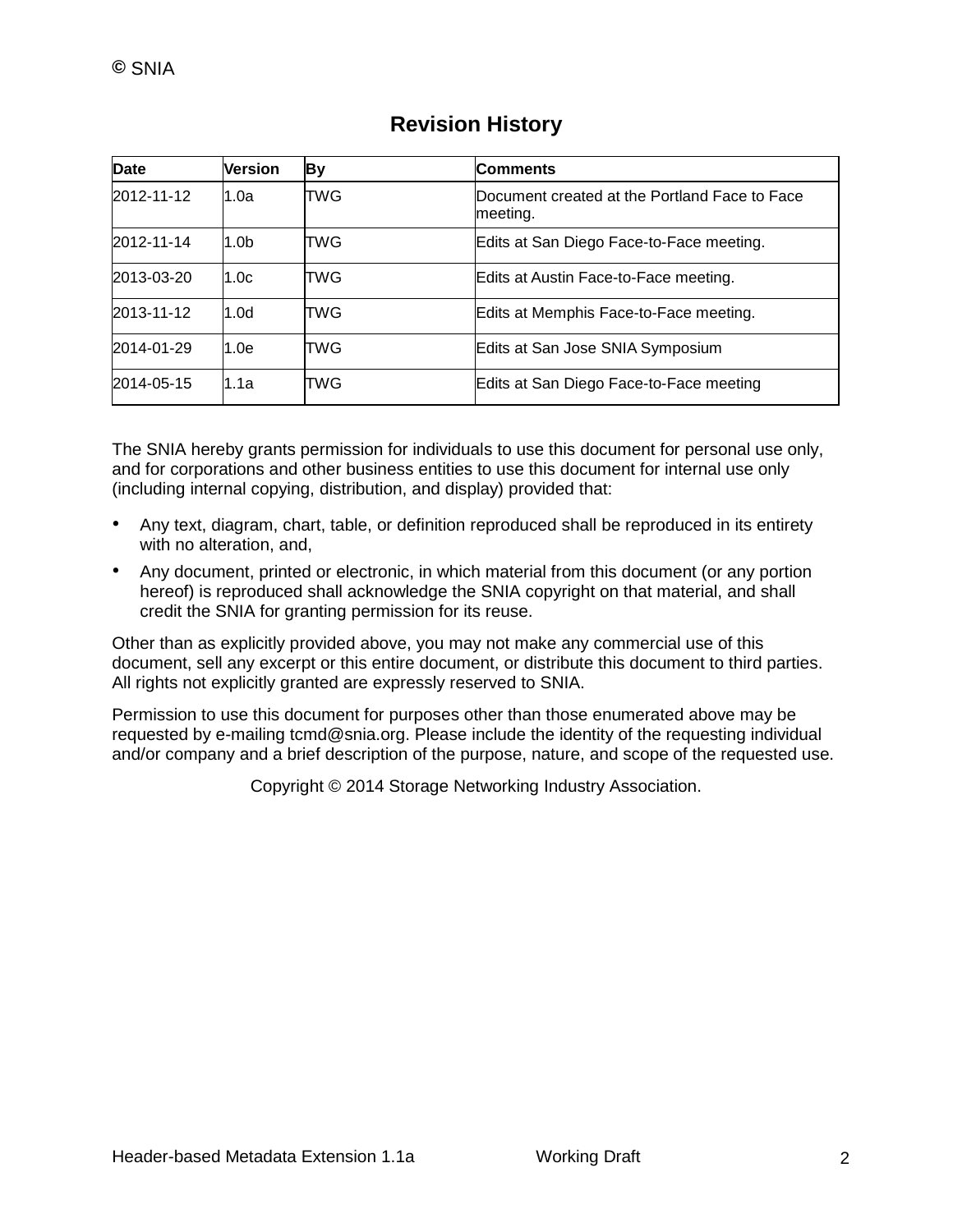## **Header-based Metadata Extension**

#### **Overview**

The CDMI protocol enables CDMI-aware clients to store and retrieve structured metadata using JSON bodies, but does not permit HTTP-based clients to access this metadata. This extension extends CDMI metadata to permit HTTP header metadata to be stored and retrieved as a subset of CDMI metadata.

Due to limitations associated with HTTP headers, certain restrictions must be placed on metadata that is accessible via headers.

#### **Modifications to the CDMI 1.1 spec:**

#### **1) In Clause 6.2.3, add a new row at end of table "Table 6 - Request Headers - Create a Data Object using HTTP"**

| <b>Header</b> | Type             | <b>Description</b>                                                                                                                                                                                                                                                                                                                                  | <b>Requirement</b> |
|---------------|------------------|-----------------------------------------------------------------------------------------------------------------------------------------------------------------------------------------------------------------------------------------------------------------------------------------------------------------------------------------------------|--------------------|
| k-*-meta-*    | Header<br>String | If the "cdmi_header_metadata" capability is present, for each Conditional<br>request header matching the pattern "x-*-meta-*", a new user<br>metadata item shall be created, with the metadata name set<br>to the header field-name, and the metadata value set to the<br>header field-value.                                                       |                    |
|               |                  | If the number of headers, the length of any of the headers, or<br>the total size of the headers exceeds the limits specified in<br>RFC 2616, or specified by the<br>cdmi_header_metadata_maxitems,<br>cdmi_header_metadata_maxsize, or the<br>cdmi_header_metadata_maxtotalsize capabilities, a 400 Bad<br>Request shall be returned to the client. |                    |

#### **2) In Clause 6.2.8 "Examples", insert at end**

EXAMPLE 2 PUT to the container URI the data object name, contents, and metadata:

```
PUT /MyContainer/MyDataObject.txt HTTP/1.1
Host: cloud.example.com 
Content-Type: text/plain;charset=utf-8
X-CDMI-Meta-Colour: Yellow
X-Object-Meta-Shape: Square
Content-Length: 37
```
This is the Value of this Data Object

The following shows the response.

HTTP/1.1 201 Created

#### **3) After Clause 6.2, add a new clause "6.3 Inspect a Data Object using HTTP"**

**6.3.1 Synopsis**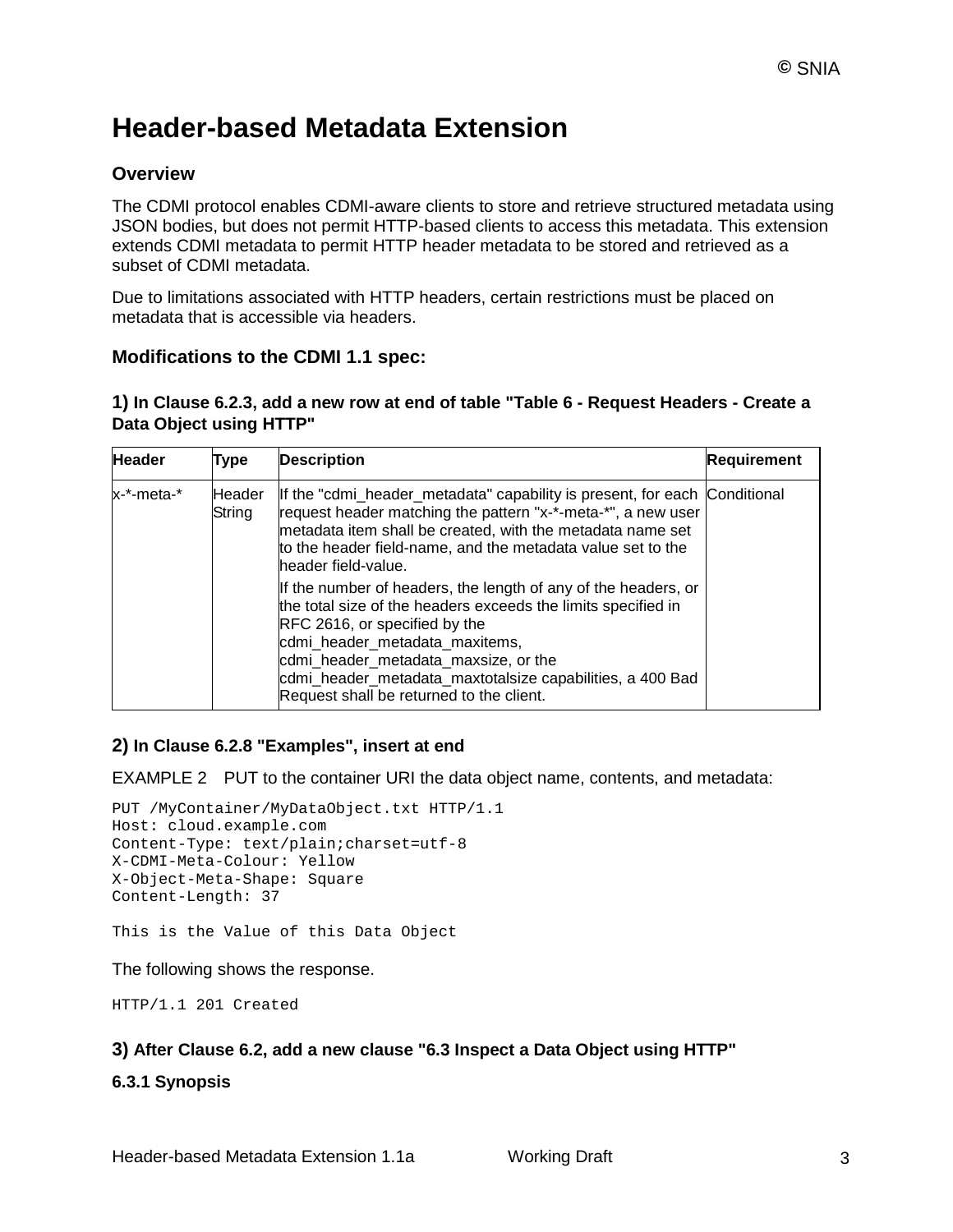To check for the presence of a data object, the following request shall be performed:

HEAD <root URI>/<ContainerName>/<DataObjectName>

Where:

• <root URI> is the path to the CDMI cloud.

 • <ContainerName> is zero or more intermediate containers that already exist, with one slash (i.e., "/") between each pair of container names.

• <DataObjectName> is the name specified for the data object to be checked.

The object shall also also be able to be checked at <root URI>/cdmi\_objectid/<objectID>.

#### **6.3.2 Capabilities**

The following capabilities describe the supported operations that may be performed when reading an existing data object:

 • Support for the ability to read the metadata of an existing data object is indicated by the presence of the cdmi\_read\_metadata capability in the specified object.

#### **6.3.3 Request Headers**

Request headers may be provided as per RFC 2616.

#### **6.3.4 Request Message Body**

A request message body shall not be provided.

#### **6.3.5 Response Headers**

The HTTP response headers for checking for the presence of a data object using HTTP are shown in Table 14.

| <b>Header</b>       | <b>Type</b>             | <b>Description</b>                                                                                                                                                                                                                                                                                                                                                                                                    | <b>Requirement</b> |
|---------------------|-------------------------|-----------------------------------------------------------------------------------------------------------------------------------------------------------------------------------------------------------------------------------------------------------------------------------------------------------------------------------------------------------------------------------------------------------------------|--------------------|
| Content-Type Header | String                  | The content type returned shall be the mimetype field in the<br>data object.                                                                                                                                                                                                                                                                                                                                          | Mandatory          |
| Location            | <b>Header</b><br>String | The server shall respond with the URI that the reference<br>redirects to if the object is a reference.                                                                                                                                                                                                                                                                                                                | Conditional        |
| x-*-meta-*          | Header<br>String        | If the "cdmi_header_metadata" capability is present, for each Conditional<br>luser metadata item in the "metadata" field with a metadata<br>name that is a case-insensitive match to the pattern "x-*-<br>meta-*", a corresponding response header shall be returned<br>to the client where the header field-name shall be the<br>metadata item name, and the header field-value shall be the<br>metadata item value. |                    |
|                     |                         | If a header value to be return is not conformant with RFC<br>2616, the server may omit the field from the response<br>lheaders.                                                                                                                                                                                                                                                                                       |                    |

| Table 8 - Response Headers - Inspect a Data Object using HTTP |  |  |
|---------------------------------------------------------------|--|--|
|---------------------------------------------------------------|--|--|

#### **6.3.6 Response Message Body**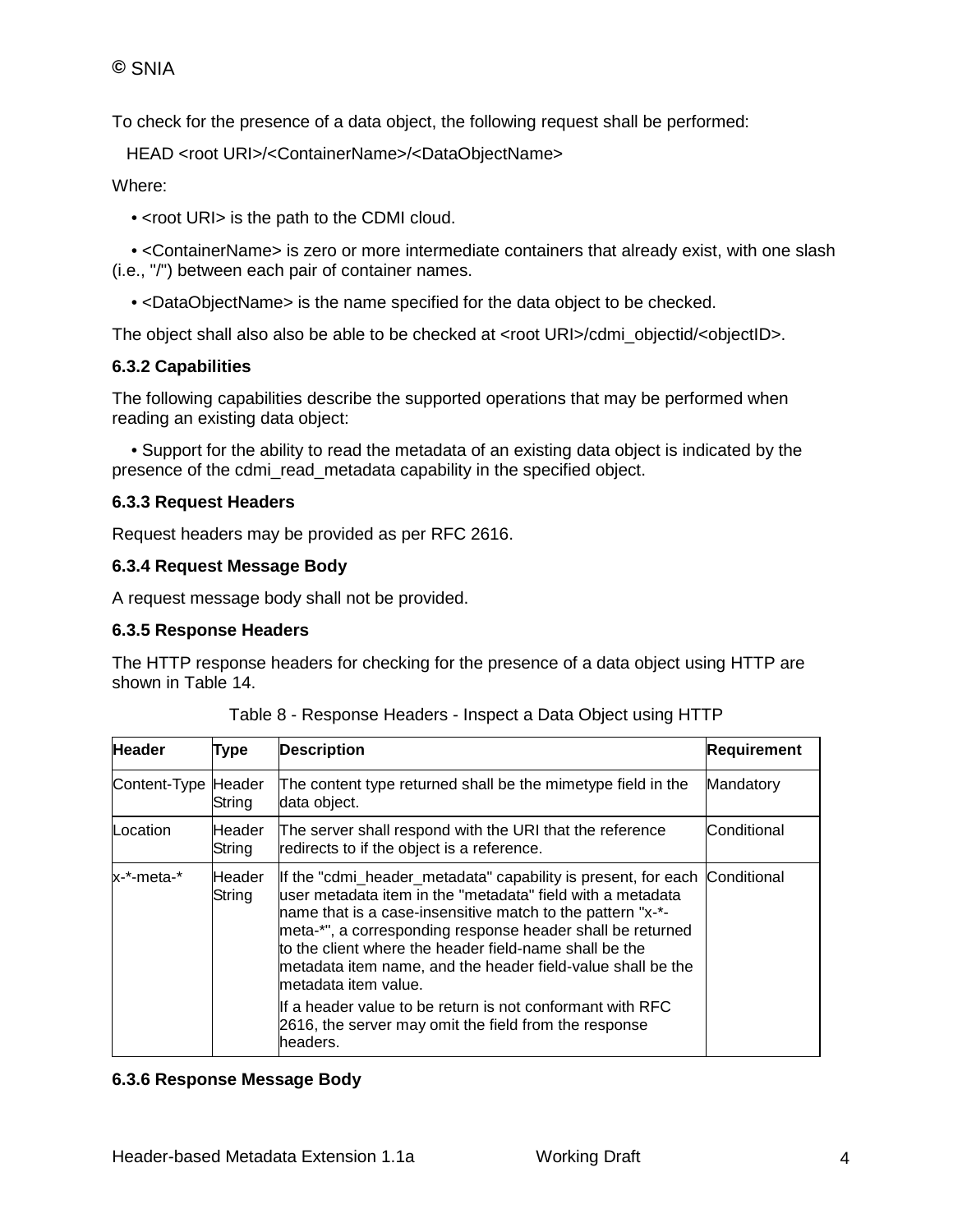No response body shall be provded, as per RFC 2616.

#### **6.3.7 Response Status**

Table 9 describes the HTTP status codes that occur when checking the presence of a data object using HTTP.

Table 9 - HTTP Status Codes – Inspect a Data Object using a Non-CDMI Content Type

| <b>HTTP Status</b> | <b>Description</b>                                                                                          |
|--------------------|-------------------------------------------------------------------------------------------------------------|
| 200 OK             | The data object exists.                                                                                     |
| 302 Found          | IThe URI is a reference to another URI.                                                                     |
| 400 Bad Request    | The request contains invalid parameters or field names.                                                     |
| 401 Unauthorized   | The authentication credentials are missing or invalid.                                                      |
| 403 Forbidden      | The client lacks the proper authorization to perform this<br>request.                                       |
| 404 Not Found      | The resource was not found at the specified URI, or a<br>requested field within the resource was not found. |

#### **6.3.8 Examples**

EXAMPLE 1 HEAD to the data object URI to check for the presence of a data object with header metadata:

```
HEAD /MyContainer/MyDataObject.txt HTTP/1.1
Host: cloud.example.com
```
The following shows the response.

HTTP/1.1 200 OK Content-Type: text/plain Content-Length: 37 X-CDMI-Meta-Colour: Yellow X-Object-Meta-Shape: Square

**4) In existing Clause 6.3.5, add a new row at end of table "Table 9 - Response Headers - Read a Data Object using HTTP"**

| <b>Header</b> | Type             | <b>Description</b>                                                                                                                                                                                                                                                                                                                                                                                                    | <b>Requirement</b> |
|---------------|------------------|-----------------------------------------------------------------------------------------------------------------------------------------------------------------------------------------------------------------------------------------------------------------------------------------------------------------------------------------------------------------------------------------------------------------------|--------------------|
| x-*-meta-*    | Header<br>String | If the "cdmi_header_metadata" capability is present, for each Conditional<br>user metadata item in the "metadata" field with a metadata<br>hame that is a case-insensitive match to the pattern "x-*-<br>meta-*", a corresponding response header shall be returned<br>to the client where the header field-name shall be the<br>metadata item name, and the header field-value shall be the<br>Imetadata item value. |                    |
|               |                  | If a header value to be return is not conformant with RFC<br>2616, the server may omit the field from the response<br>headers.                                                                                                                                                                                                                                                                                        |                    |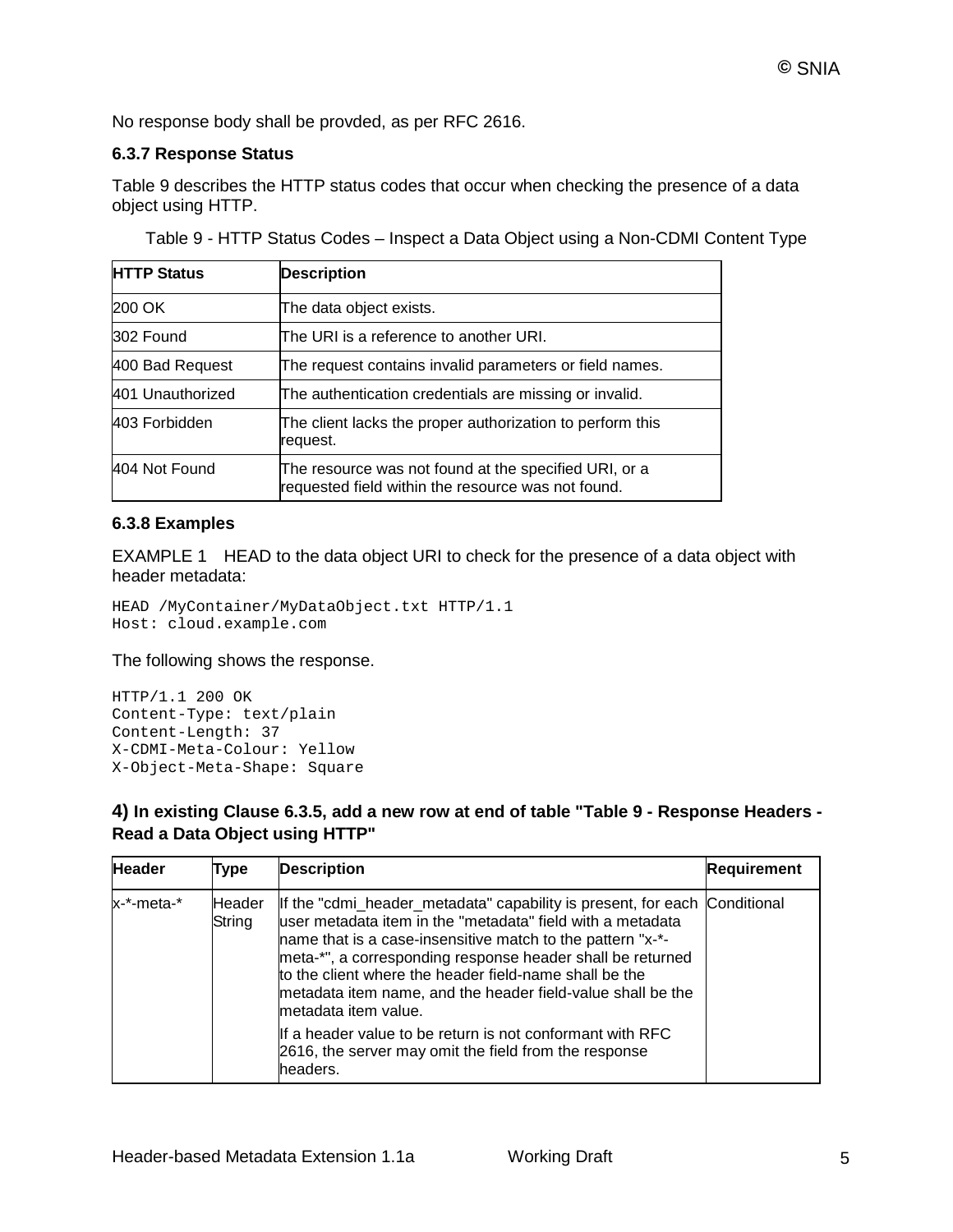#### **5) In Clause 6.3.8 "Examples", insert at end**

EXAMPLE 3 GET to the data object URI to read the value of the data object with header metadata:

GET /MyContainer/MyDataObject.txt HTTP/1.1 Host: cloud.example.com

The following shows the response.

```
HTTP/1.1 200 OK
Content-Type: text/plain 
Content-Length: 37
X-CDMI-Meta-Colour: Yellow
X-Object-Meta-Shape: Square
```
This is the Value of this Data Object

#### **6) In existing Clause 6.4.3, add a new row at end of table "Table 1 - Request Headers - Update a Data Object using HTTP"**

| <b>Header</b> | <b>Type</b>      | <b>Description</b>                                                                                                                                                                                                                                                                                                                                  | <b>Requirement</b> |
|---------------|------------------|-----------------------------------------------------------------------------------------------------------------------------------------------------------------------------------------------------------------------------------------------------------------------------------------------------------------------------------------------------|--------------------|
| x-*-meta-*    | Header<br>String | If the "cdmi_header_metadata" capability is present, for each Conditional<br>request header matching the pattern "x-*-meta-*", a new user<br>metadata item shall be created, or an existing metadata item<br>shall be updated, with the metadata name set to the header<br>field-name, and the metadata value set to the header field-<br>value.    |                    |
|               |                  | If a metadata item already exists where the metadata name<br>and the header field-name differ only in case, the existing<br>metadata item value shall be updated.                                                                                                                                                                                   |                    |
|               |                  | If an empty header field-value is specified, the corresponding<br>metadata item shall be removed from the object.                                                                                                                                                                                                                                   |                    |
|               |                  | If the number of headers, the length of any of the headers, or<br>the total size of the headers exceeds the limits specified in<br>RFC 2616, or specified by the<br>cdmi header metadata maxitems,<br>cdmi_header_metadata_maxsize, or the<br>cdmi_header_metadata_maxtotalsize capabilities, a 400 Bad<br>Request shall be returned to the client. |                    |

#### **7) In Clause 6.4.8 "Examples", insert at end**

EXAMPLE 3 PUT to the data object URI to update the value and metadata of the data object:

```
PUT /MyContainer/MyDataObject.txt HTTP/1.1
Host: cloud.example.com 
Content-Type: text/plain;charset=utf-8
X-CDMI-Meta-Colour: Green
Content-Length: 41
This is the new Value of this Data Object
```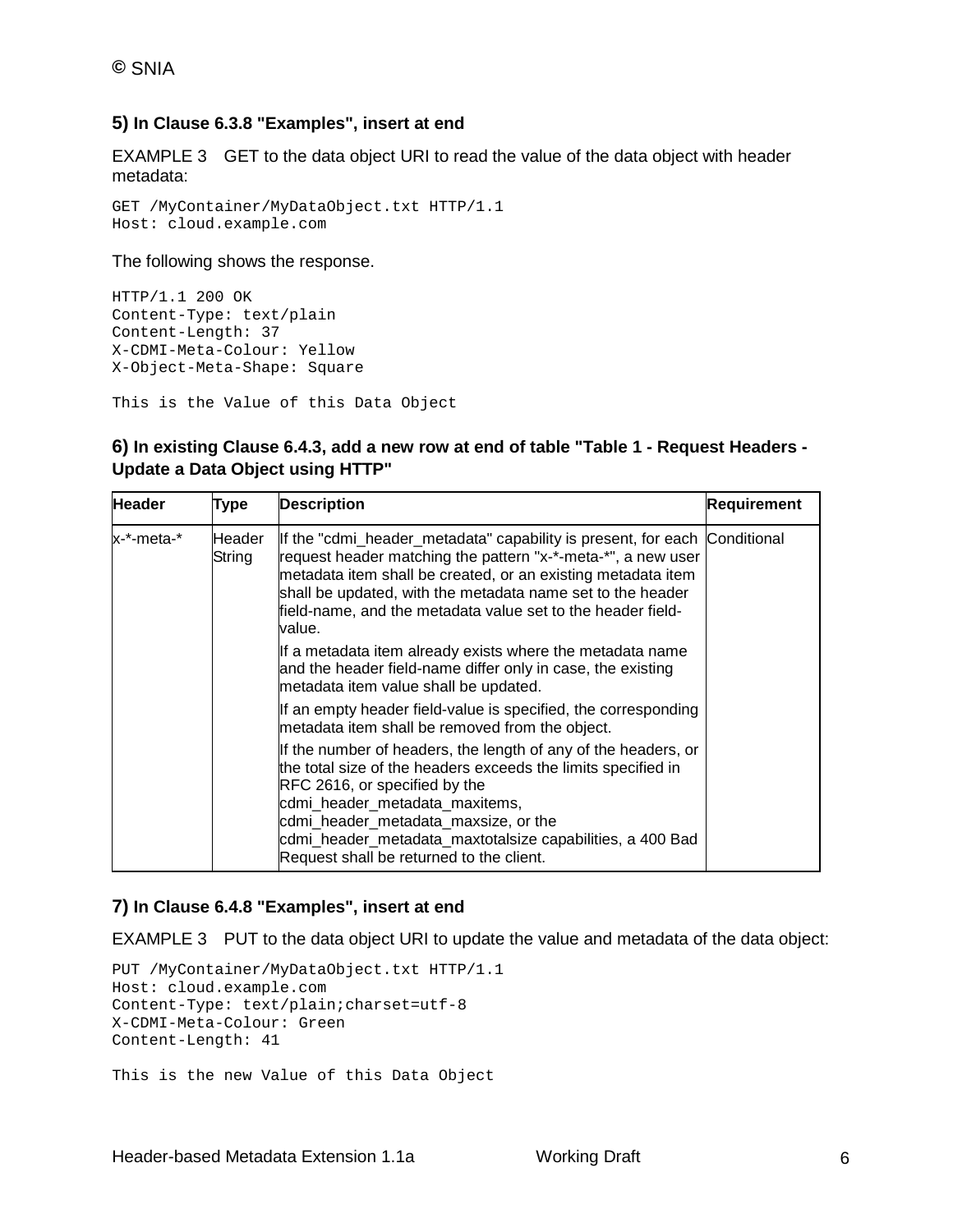The following shows the response.

HTTP/1.1 204 No Content

#### **8) In Clause 7.2.3, replace with the below text:**

The HTTP request headers for creating a CDMI container object using HTTP are shown in Table 15.

| <b>Header</b> | <b>Type</b>             | <b>Description</b>                                                                                                                                                                                                                                                                                                                                  | <b>Requirement</b> |
|---------------|-------------------------|-----------------------------------------------------------------------------------------------------------------------------------------------------------------------------------------------------------------------------------------------------------------------------------------------------------------------------------------------------|--------------------|
| x-*-meta-*    | <b>Header</b><br>String | If the "cdmi header metadata" capability is present, for each Conditional<br>request header matching the pattern "x-*-meta-", a new user<br>metadata item shall be created, with the metadata name set<br>to the header field-name, and the metadata value set to the<br>header field-value.                                                        |                    |
|               |                         | If the number of headers, the length of any of the headers, or<br>the total size of the headers exceeds the limits specified in<br>RFC 2616, or specified by the<br>cdmi header metadata maxitems,<br>cdmi header metadata maxsize, or the<br>cdmi_header_metadata_maxtotalsize capabilities, a 400 Bad<br>Request shall be returned to the client. |                    |

**Table 15 - Request Headers - Create a Container Object using HTTP**

#### **9) In Clause 7.2.8 "Examples", insert at end**

EXAMPLE 2 PUT to the URI the container object name and metadata:

```
PUT /MyContainer/ HTTP/1.1
Host: cloud.example.com 
X-CDMI-Meta-Colour: Yellow
```
The following shows the response.

HTTP/1.1 201 Created

#### **10) After Clause 7.2, add a new clause "7.3 Inspect a Container Object using HTTP"**

#### **7.3.1 Synopsis**

To check for the presence of a container object, the following request shall be performed:

HEAD <root URI>/<ContainerName>/<TheContainerName>/

Where:

• <root URI> is the path to the CDMI cloud.

 • <ContainerName> is zero or more intermediate containers that already exist, with one slash (i.e., "/") between each pair of container names.

• <TheContainerName> is the name specified for the container object to be checked.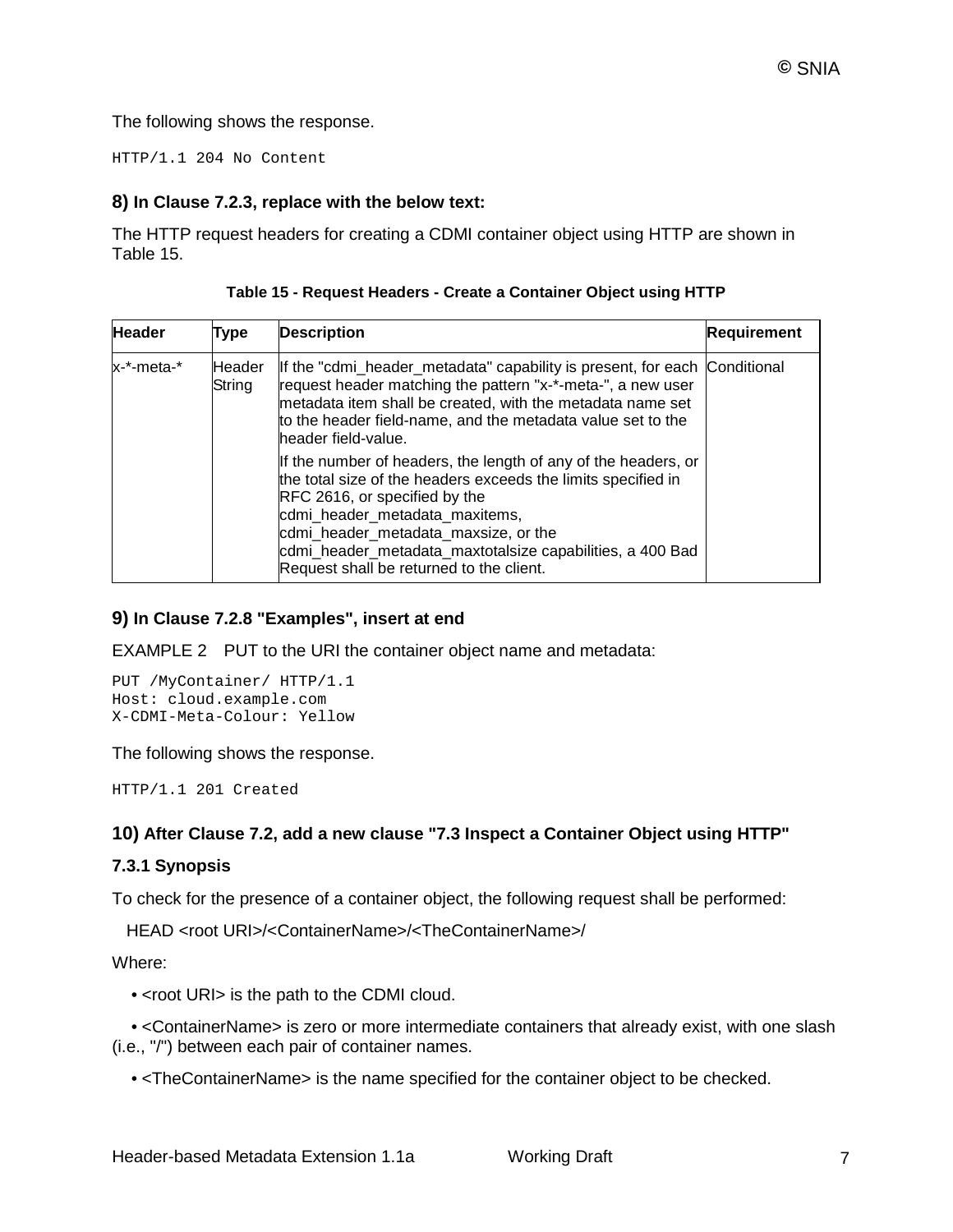The container object shall also also be able to be checked at <root URI>/cdmi\_objectid/<objectID>.

#### **7.3.2 Capabilities**

The following capabilities describe the supported operations that may be performed when reading an existing container object:

 • Support for the ability to read the metadata of an existing container object is indicated by the presence of the cdmi\_read\_metadata capability in the specified container object.

#### **7.3.3 Request Headers**

Request headers may be provided as per RFC 2616.

#### **7.3.4 Request Message Body**

A request message body shall not be provided.

#### **7.3.5 Response Headers**

The HTTP response headers for checking for the presence of a CDMI container object using HTTP are shown in Table 16.

| <b>Header</b>       | Type             | <b>Description</b>                                                                                                                                                                                                                                                                                                                                                                                                    | <b>Requirement</b> |
|---------------------|------------------|-----------------------------------------------------------------------------------------------------------------------------------------------------------------------------------------------------------------------------------------------------------------------------------------------------------------------------------------------------------------------------------------------------------------------|--------------------|
| Content-Type Header | String           | "application/cdmi-container"                                                                                                                                                                                                                                                                                                                                                                                          | Mandatory          |
| Location            | Header<br>String | The server shall respond with the URI that the reference<br>redirects to if the object is a reference.                                                                                                                                                                                                                                                                                                                | Conditional        |
| x-*-meta-*          | Header<br>String | If the "cdmi_header_metadata" capability is present, for each Conditional<br>luser metadata item in the "metadata" field with a metadata<br>name that is a case-insensitive match to the pattern "x-*-<br>meta-*", a corresponding response header shall be returned<br>to the client where the header field-name shall be the<br>metadata item name, and the header field-value shall be the<br>metadata item value. |                    |
|                     |                  | If a header value to be return is not conformant with RFC<br>2616, the server may omit the field from the response<br>headers.                                                                                                                                                                                                                                                                                        |                    |

Table 16 - Response Headers - Inspect a Container Object using HTTP

#### **7.3.6 Response Message Body**

No response body shall be provded, as per RFC 2616.

#### **7.3.7 Response Status**

Table 17 describes the HTTP status codes that occur when checking the presence of a container object using HTTP.

Table 17 - HTTP Status Codes – Inspect a Container Object using HTTP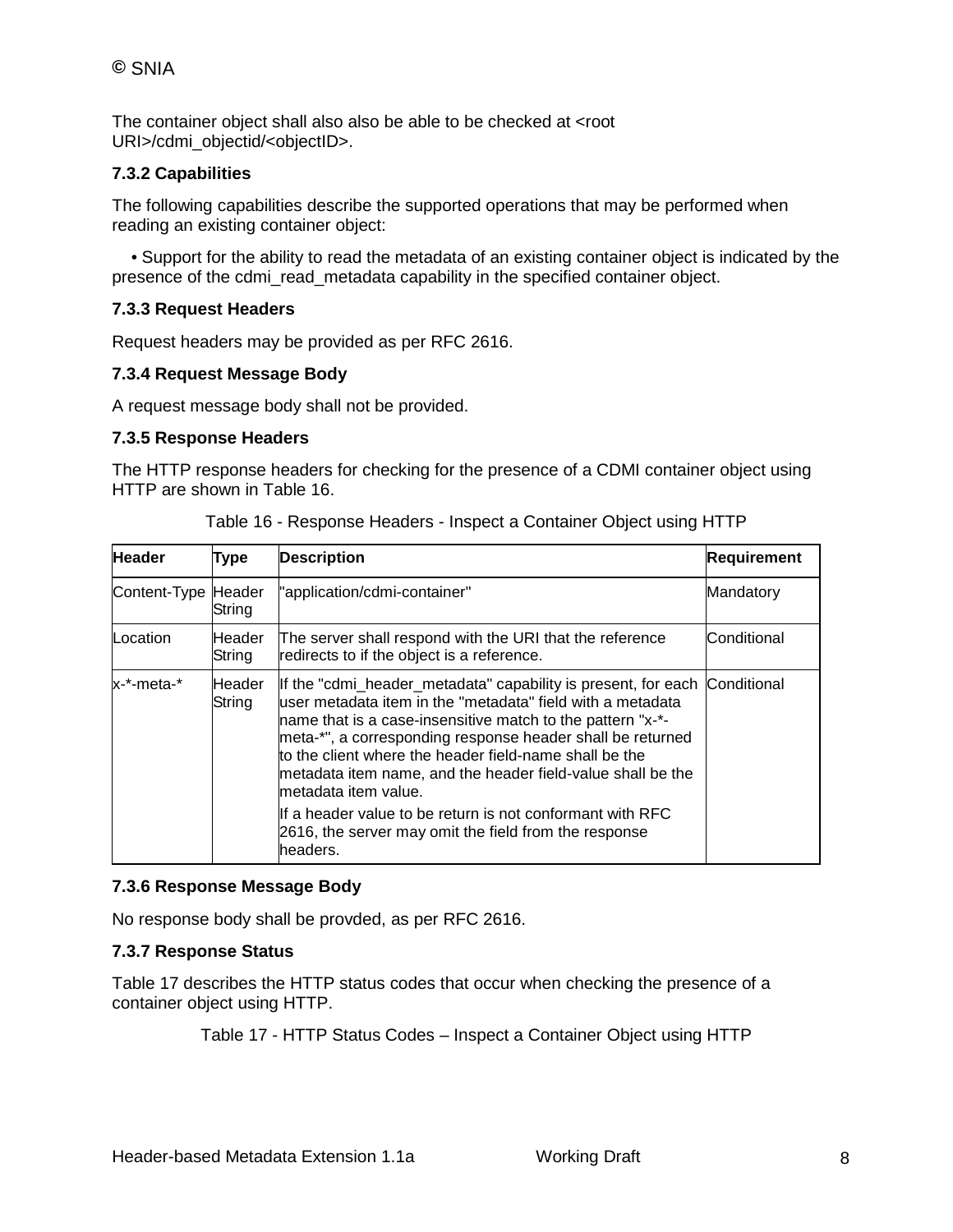| <b>HTTP Status</b> | <b>Description</b>                                                                                          |
|--------------------|-------------------------------------------------------------------------------------------------------------|
| 200 OK             | The container object content exists.                                                                        |
| 302 Found          | The URI is a reference to another URI.                                                                      |
| 400 Bad Request    | The request contains invalid parameters or field names.                                                     |
| 401 Unauthorized   | The authentication credentials are missing or invalid.                                                      |
| 403 Forbidden      | The client lacks the proper authorization to perform this<br>request.                                       |
| 404 Not Found      | The resource was not found at the specified URI, or a<br>requested field within the resource was not found. |

#### **7.3.8 Examples**

EXAMPLE 1 HEAD to the container object URI to check for the presence of a container object with header metadata:

HEAD /MyContainer/ HTTP/1.1 Host: cloud.example.com

The following shows the response.

```
HTTP/1.1 200 OK
Content-Type: application/cdmi-container 
X-CDMI-Meta-Colour: Yellow
```
#### **11) Replace existing Clause "7.3 Read a Container Object using HTTP" with:**

#### **7.3.1 Synopsis**

Reading a container object using HTTP is not defined by this version of this international standard. Clause 9.3 describes how to read a container object using CDMI.

A server implementation is free to respond to HTTP GETs for Container Objects in any way that conforms with RFC 2616.

If container object metadata items matching the pattern "x-\*-meta-\*" are present, these metadata items shall be returned as response headers as per clause 9.3 Read a Container Object using CDMI.

#### **12) Replace existing Clause "7.4 Update a Container Object using HTTP" with:**

#### **7.4.1 Synopsis**

Updating a container object using HTTP is not defined by this version of this international standard. Clause 9.4 describes how to update a container object using CDMI.

A server implementation is free to respond to HTTP PUTs for existing Container Objects in any way that conforms with RFC 2616.

If header metadata matching the pattern "x-\*-meta-\*" is present in the request headers, these headers shall be processed as per clause 9.4 Update a Container Object using CDMI.